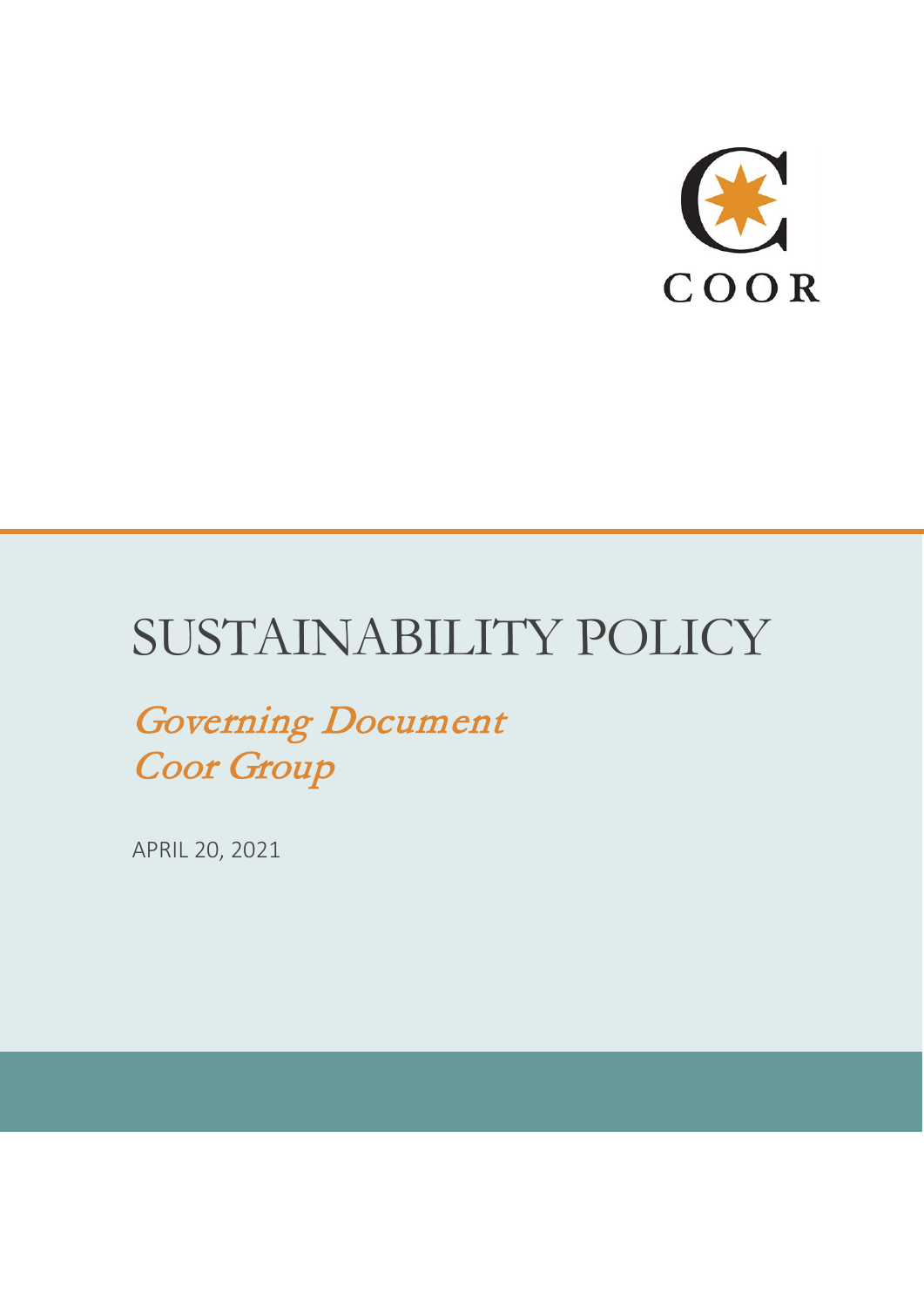TYPE OF DOCUMENTS ON DOCUMENT NAME APPLIES FROM THE SERION OF THE SERION OF THE SERION OF THE SERION OF THE SERION

OWNER PREPARED BY APPLIES TO Maria Ekman Coor Group Coor Group Sustainability Management Team Coor Group

POLICY SUSTAINS BULGUMENT NAME<br>Policy Sustainability Policy April 20, 2021 1.0 2

This is a governing document:

# POLICY

Sustainability Policy

### PURPOSE AND APPROACH

Coor's ambition is to become a truly sustainable company. This will be achieved by continuously develop and improve the operations from a broad and long-term perspective to conduct a profitable and sound business today without compromising the opportunities to do so in the future. This means that Coor strives to serve as a good corporate citizen, which not only takes responsibility for its own development, but also its impact on all people, the environment and the society in general. Coor's strategy should be in line with the company's sustainable values, guided by Coor's Code of Conduct and our Guiding Stars, fulfilling legal and other relevant requirements both internal and external.

Risk management is part of Coor's sustainability work. This means that when sustainability is mentioned in this policy, risk management should be considered part of sustainability.

### EXTENT

These guidelines are valid for all employees as well as for suppliers, customers and hired personnel within Coor Group, including all countries and operations.

Public information

## Table of Contents

This document contains the following parts: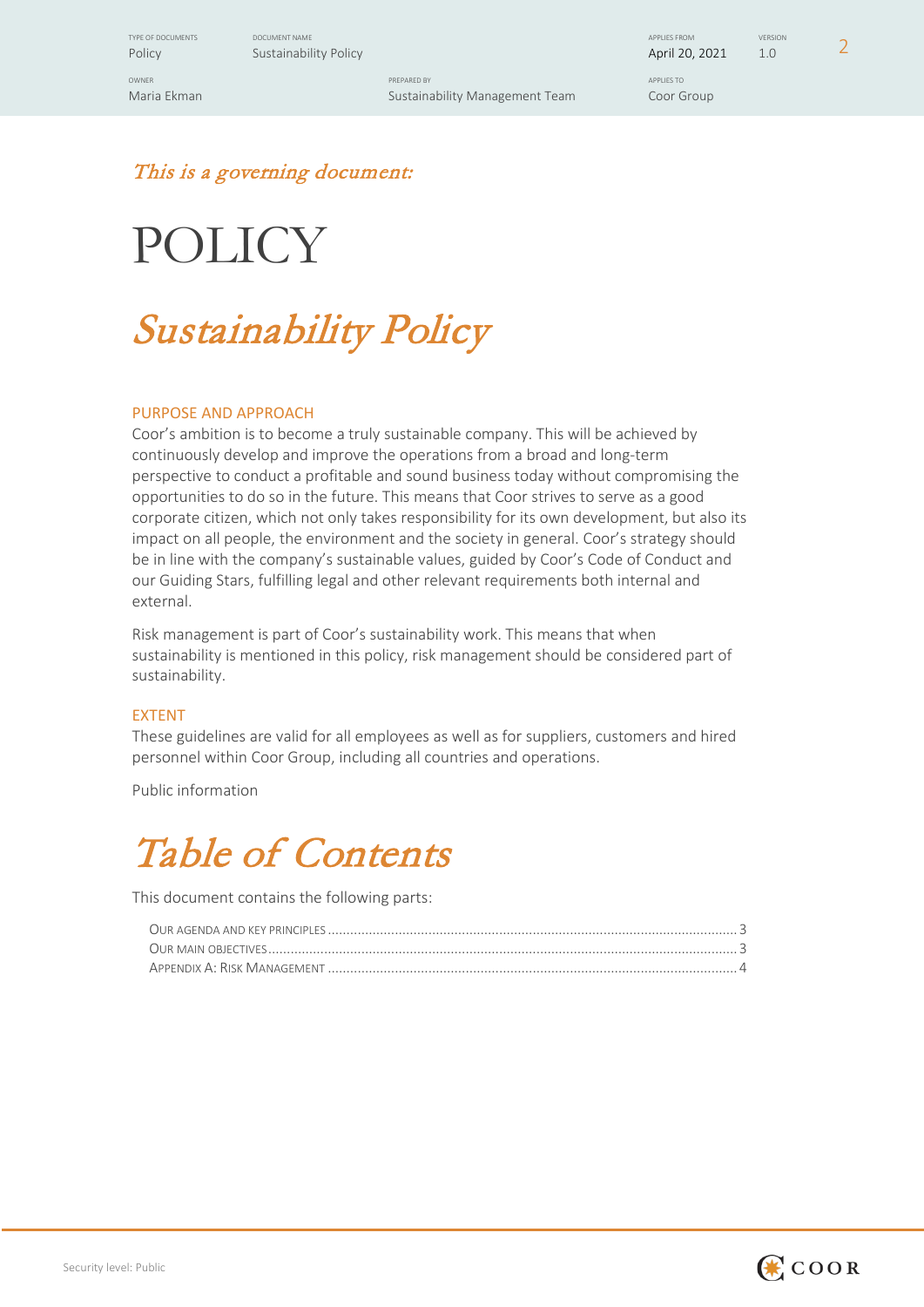TYPE OF DOCUMENTS ON DOCUMENT NAME APPLIES FROM THE SERION OF THE SERION OF THE SERION OF THE SERION OF THE SERION

OWNER PREPARED BY APPLIES TO Maria Ekman Coor Group Coor Group Sustainability Management Team Coor Group

## <span id="page-2-0"></span>OUR AGENDA AND KEY PRINCIPLES

Coor has high sustainability ambitions and a strategy that is based on the principles of the UN Global Compact and the UN Sustainable Development Goals (SDGs). Coor's sustainability work is conducted from a triple bottom line dimension, which considers business, social and environmental aspects:

Business responsibility - Coor will achieve long-term business sustainability through stable, profitable financial development, while upholding quality in deliveries, strong business ethics and customer relations

Social responsibility – Coor contributes directly to a better society by acting as a safe, responsible and engaging employer, and indirectly by contributing to a positive social development in the areas in which Coor operates, and in the way we purchase goods and services.

Environmental responsibility – Coor contributes to a better environment by actively reducing the environmental impact and resource utilization that the company and its customers create, and in the way we purchase goods and services.

### <span id="page-2-1"></span>OUR MAIN OBJECTIVES

Our social and environmental goals are as essential to the management of our company as our business goals. For each dimension, we have defined our principal standpoints along with objectives for how we should conduct our business. Within each sustainability dimension, Coor's Executive Management Team ("EMT") decides on operational objectives. The objectives and KPI's are monitored continuously.

The long-term Coor objectives are:

- Stable financial development
- High customer satisfaction
- Engaged and motivated employees
- Zero work related injuries and zero long-term work related sick leave
- Equal opportunities
- Responsible consumption
- Reduce greenhouse gases

In addition to this, Coor will:

- Commit to the ten principles of the UN Global Compact
- Promote applicable goals as defined in the UN Sustainable Development Goals (SDG)
- Always strive to eliminate hazards and reduce OH&S risks
- Apply the TCFD (Task Force on Climate-related Financial Disclosure) reporting principles to disclose climate related financial risks in reporting
- Reach for fossil free operations
- Encourage circular business models and strive for an increased handprint, meaning helping our customers to reach their sustainability targets